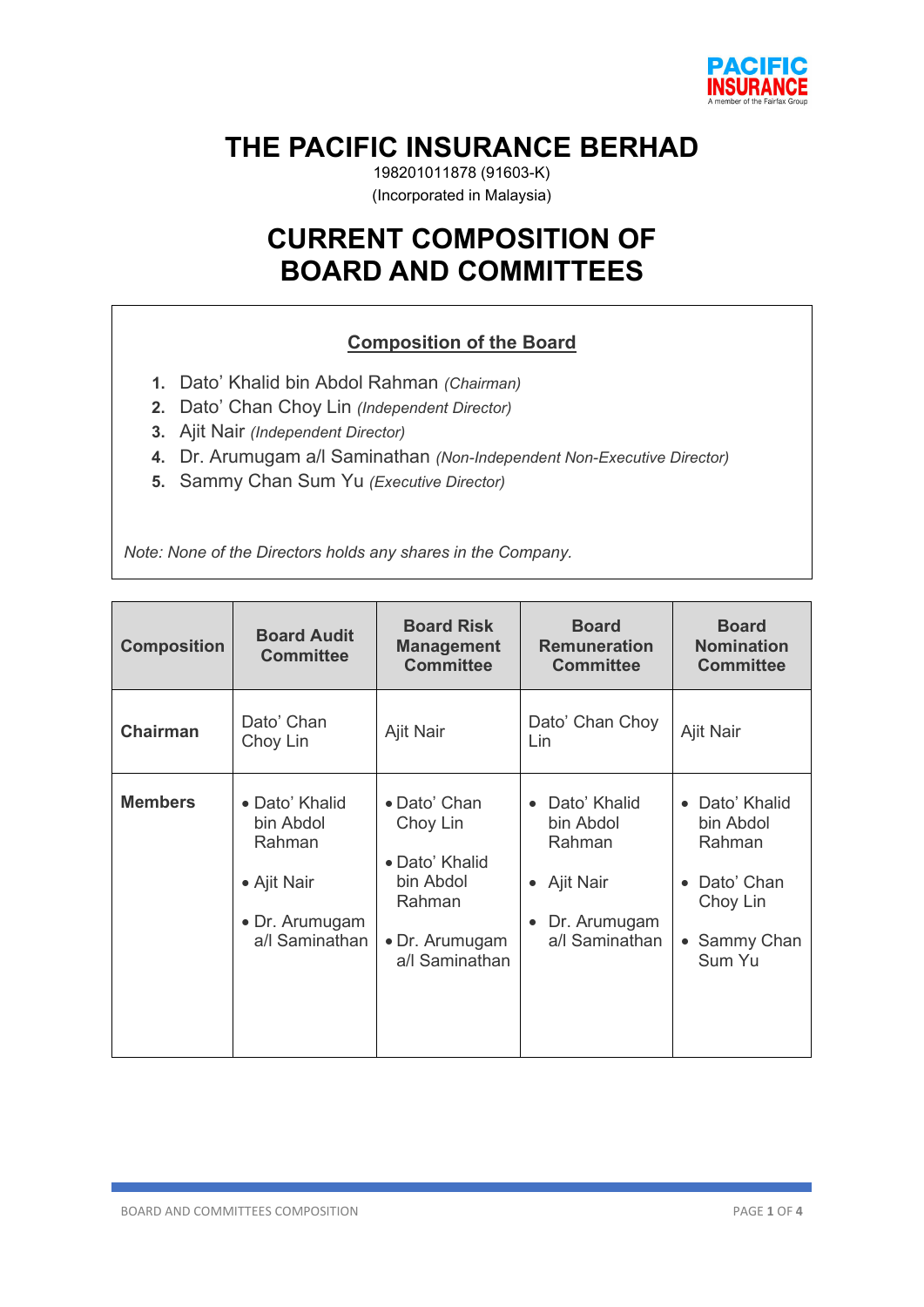

### **Director appointed during the year 2020**

### 2020

- Dato' Chan Choy Lin
- Dato' Khalid bin Abdol Rahman

### **Director ceased directorship during the years 2020 & 2021**

2020

- Dato' Huang Sin Cheng
- Hashim bin Harun

#### 2021

• Datuk Abu Hassan bin Kendut

| Number of Board of Directors' Meetings convened during the year<br>2021             |   |
|-------------------------------------------------------------------------------------|---|
| Number of Board Risk Management Committee Meetings convened<br>during the year 2021 | 5 |
| Number of Board Audit Committee Meetings convened during the<br>year 2021           | 8 |
| Number of Board Nomination Committee Meetings convened during<br>the year 2021      | 6 |
| Number of Board Remuneration Committee Meetings convened<br>during the year 2021    |   |

#### **Training attended by Board members**

- 1. "Rethinking Our Approach to Cyber Defence in FIs" by FIDE FORUM, attended by Dato' Chan Choy Lin
- 2. "BNM Annual Report 2020, Economic & Monetary Report 2020, and Financial Stability Review Second Half 2020 Engagement Session" by Bank Negara Malaysia ("BNM"), attended by Dato' Khalid bin Abdol Rahman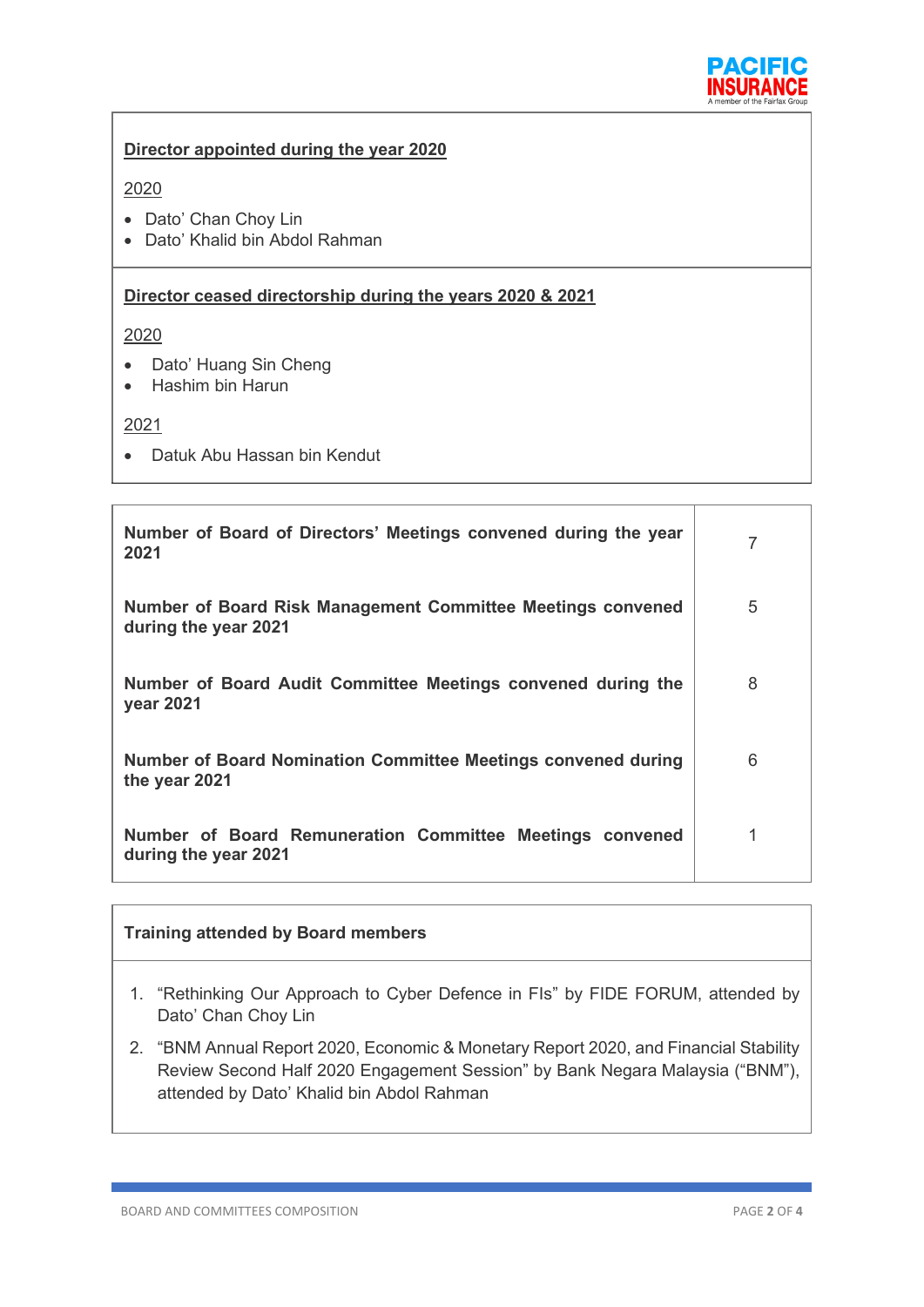

| <b>Training attended by Board members</b> |                                                                                                                                                                                                              |  |  |  |
|-------------------------------------------|--------------------------------------------------------------------------------------------------------------------------------------------------------------------------------------------------------------|--|--|--|
|                                           | 3. "Industry Briefing: FIDE FORUM's Board Effectiveness Evaluation Framework &<br>Approach" by FIDE FORUM                                                                                                    |  |  |  |
|                                           | "Environmental,<br>Social<br>&<br>Governance"<br>4. Briefing<br>Messrs.<br>on<br>by<br>PricewaterhouseCoopers PLT ("PwC")                                                                                    |  |  |  |
|                                           | 5. In-house Training on:                                                                                                                                                                                     |  |  |  |
|                                           | • Overview on Climate Change Risks by Head of Risk Management                                                                                                                                                |  |  |  |
|                                           | • Overview on Blind Reserves & Actuarial Valuation by Appointed Actuary                                                                                                                                      |  |  |  |
|                                           | 6. BNM-FIDE FORUM-MASB Dialogue on this topic, "MFRS17 Insurance Contracts:<br>What Every Director Must Know" by FIDE FORUM                                                                                  |  |  |  |
|                                           | 7. BNM-FIDE FORUM Dialogue on "The Role of Independent Director" by FIDE FORUM                                                                                                                               |  |  |  |
|                                           | 8. BNM-FIDE FORUM Dialogue on "The Future of Malaysia's Financial Sector" by FIDE<br><b>FORUM</b>                                                                                                            |  |  |  |
|                                           | 9. "Risk Management in Technology (RMIT) & Digital Transformation: What they mean<br>for Governance and Strategy of Bank and Insurance Boards?" by Iclif, attended by<br>Dato' Chan Choy Lin & Mr. Ajit Nair |  |  |  |
|                                           | 10. "Implementing Amendments In The Malaysian Code On Corporate Governance<br>(MCCG)" by FIDE FORUM, attended by Dato' Khalid bin Abdol Rahman, Dato' Chan<br>Choy Lin & Mr. Sammy Chan Sum Yu               |  |  |  |
|                                           | 11. "The JC3 Flagship Conference 2021 – #FinanceforChange" by BNM and Securities<br>Commission Malaysia, attended by Dato' Khalid bin Abdol Rahman, Dato' Chan Choy<br>Lin & Mr. Sammy Chan Sum Yu           |  |  |  |
|                                           | 12. "BNM-FIDE FORUM Dialogue on RMIT Implementation' by FIDE FORUM, attended<br>by Dato' Khalid bin Abdol Rahman, Dato' Chan Choy Lin & Mr. Ajit Nair                                                        |  |  |  |
|                                           | 13. "Upcoming Fintech Event - The Rise of Govcoins & What's next for Crypto" by FIDE<br>FORUM, attended by Dato' Khalid bin Abdol Rahman                                                                     |  |  |  |
|                                           | 14. Briefing on "Treaty & Reinsurance" by AON Benfield, Singapore                                                                                                                                            |  |  |  |
|                                           | 15. "Risk-Based Capital Framework for Insurers and Takaful Operators" by FIDE FORUM                                                                                                                          |  |  |  |
|                                           | 16. "Cyber Security Awareness" by SysArmy Sdn. Bhd.                                                                                                                                                          |  |  |  |
|                                           | 17. "Intentional Integrity: How Smart Companies Can Lead an Ethical Revolution" by Iclif,<br>attended by Mr. Ajit Nair                                                                                       |  |  |  |
|                                           | 18. "BURSA-FIDE FORUM Dialogue with the CEO of Bursa on Sustainability" by FIDE<br>FORUM, attended by Dato' Khalid bin Abdol Rahm & Dato' Chan Choy Lin & Dr.<br>Arumugam a/l Saminathan                     |  |  |  |